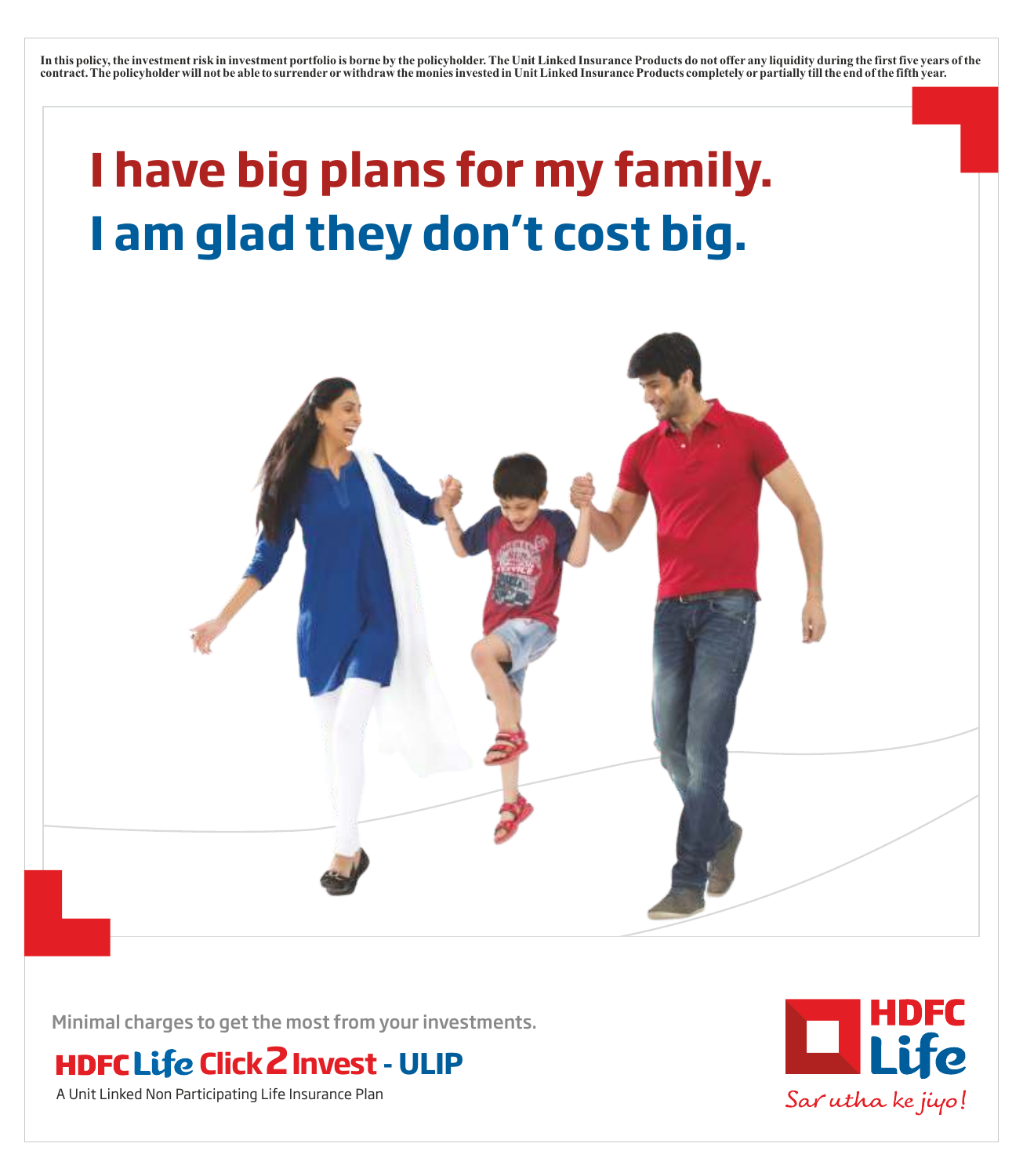## **IN THIS POLICY, THE INVESTMENT RISK IN INVESTMENT PORTFOLIO ISBORNEBYTHEPOLICYHOLDER.**

The Unit Linked Insurance Products do not offer any liquidity during the first five years of the contract. The policyholder will not be able to surrender or withdraw the monies invested in Unit Linked Insurance Products completely or partially till the end of the fifth year.

"**HDFC Life Click 2 Invest – ULIP" is a Unit Linked Non Participating Life Insurance Plan that offers you market linked returns along with valuable financial protection for your family.**

**Along with financial protection this plan also offers you a range of investment funds. You can choose from among 11 fund options to invest your money in.**

# **KEY FEATURES OF** HDFC LIFE CLICK 2 INVEST - ULIP



Premium payment options of Single Pay, 5 Pay, 7 Pay, 10 Pay or Regular Pay



Choose from a range of 11 fund options



Tax benefits may be available as per prevailing tax laws

This plan is available with limited underwriting norms with a Short Medical Questionnaire (SMQ) if the conditions are met. Otherwise, the plan will be offered through full underwriting.

## **HOW WILL THIS PLAN WORK?**



Based on the above, the Sum Assured will be determined. Your premium shall be invested in the fund(s) you selected and in the proportion you specify. On Maturity you will receive your fund Value as a lump-sum maturity benefit. In case of death of life assured during policy term, the nominee will receive death benefit.

### **SNAPSHOT OF SAMPLE ILLUSTRATION**

|                                                    | <b>Illustration 1</b> | <b>Illustration 2</b> | <b>Illustration 3</b> |
|----------------------------------------------------|-----------------------|-----------------------|-----------------------|
| Age <sup>1</sup> at entry in years                 |                       | 30                    | 45                    |
| Policy Term in years                               | 20                    |                       |                       |
| Premium Payment Term in years                      | 20 (Regular Pay)      |                       |                       |
| What you pay? $(3)$                                | 50,000 Annual Premium |                       |                       |
| Sum Assured (₹)                                    | 5,00,000 Sum Assured  |                       |                       |
| Assumed Rate of Return @ 8 % p.a. <sup>2</sup> (₹) | 20,14,078             | 20,10,432             | 19,94,140             |
| Assumed Rate of Return @ 4 % p.a. <sup>2</sup> (₹) | 12,86,539             | 12,84,326             | 12,74,299             |

1. Scenario for a Healthy Male Life Assured

2. These assumed rate of return are not guaranteed and they are not the upper or lower limits of what you might get back, as the value of your policy is dependent on a number of factors including future investment performance. Some benefits are guaranteed and some benefits are variable with returns based on the future performance of your insurer carrying on life insurance business. If your policy offers guaranteed benefits then these will be clearly marked "guaranteed" in the illustration table on this page. If your policy offers variable benefits then the illustrations on this page will show two different rates of assumed future investment returns. These assumed rates of return are not guaranteed and they are not the upper or lower limits of what you might get back, as the value of your policy is dependent on a number of factors including future investment performance.

## **CHECKIFYOUAREELIGIBILEFORTHISPLAN**

Please see the below table to check for your age eligibility to purchase this plan. You can choose your premium, premium payment term and level of protection subject to the limits mentioned below.

| <b>Parameters</b>                                                                          | <b>Minimum</b>                                                                                                                          | <b>Maximum</b>                          |  |
|--------------------------------------------------------------------------------------------|-----------------------------------------------------------------------------------------------------------------------------------------|-----------------------------------------|--|
| Age at Entry                                                                               | 0 years (30 days)                                                                                                                       | 65 years                                |  |
| Age at Maturity                                                                            | 18 years<br>75 years                                                                                                                    |                                         |  |
| Premiums                                                                                   | Single: ₹. 24,000<br>Annual: ₹, 12,000<br>Half-yearly: ₹.6,000<br>Quarterly: ₹.3,000<br>Monthly: ₹.1,000                                | No limit,<br>subject to<br>Underwriting |  |
| Sum Assured (Fixed) - Single<br>Premium                                                    | 125% of Single Premium                                                                                                                  |                                         |  |
| Sum Assured (Fixed)-Regular &<br><b>Limited Premium</b><br>(Age at Entry $\le$ = 55 years) | 10 x annualized premium                                                                                                                 |                                         |  |
| Sum Assured (Fixed) - Regular &<br>Limited Premium<br>(Age at Entry > 55 years)            | 7 x annualized premium                                                                                                                  |                                         |  |
| Policy Term                                                                                | 5 to 20 years                                                                                                                           |                                         |  |
| Premium Payment Term                                                                       | Single Pay<br>Limited: 5, 7 and 10 years<br>Regular: 5 to 20 years                                                                      |                                         |  |
| <b>Riders</b>                                                                              | HDFC Life Income Benefit on Accidental<br>Disability Rider (101B013V03)<br><b>HDFC Life Critical Illness Plus Rider</b><br>(101B014V02) |                                         |  |

All ages mentioned above are age as of last birthday

For all ages, risk commences from the date of inception of the policy . Annualized Premium means the premium amount payable in a year excluding the taxes, rider premiums and underwriting extra premium on riders, if any.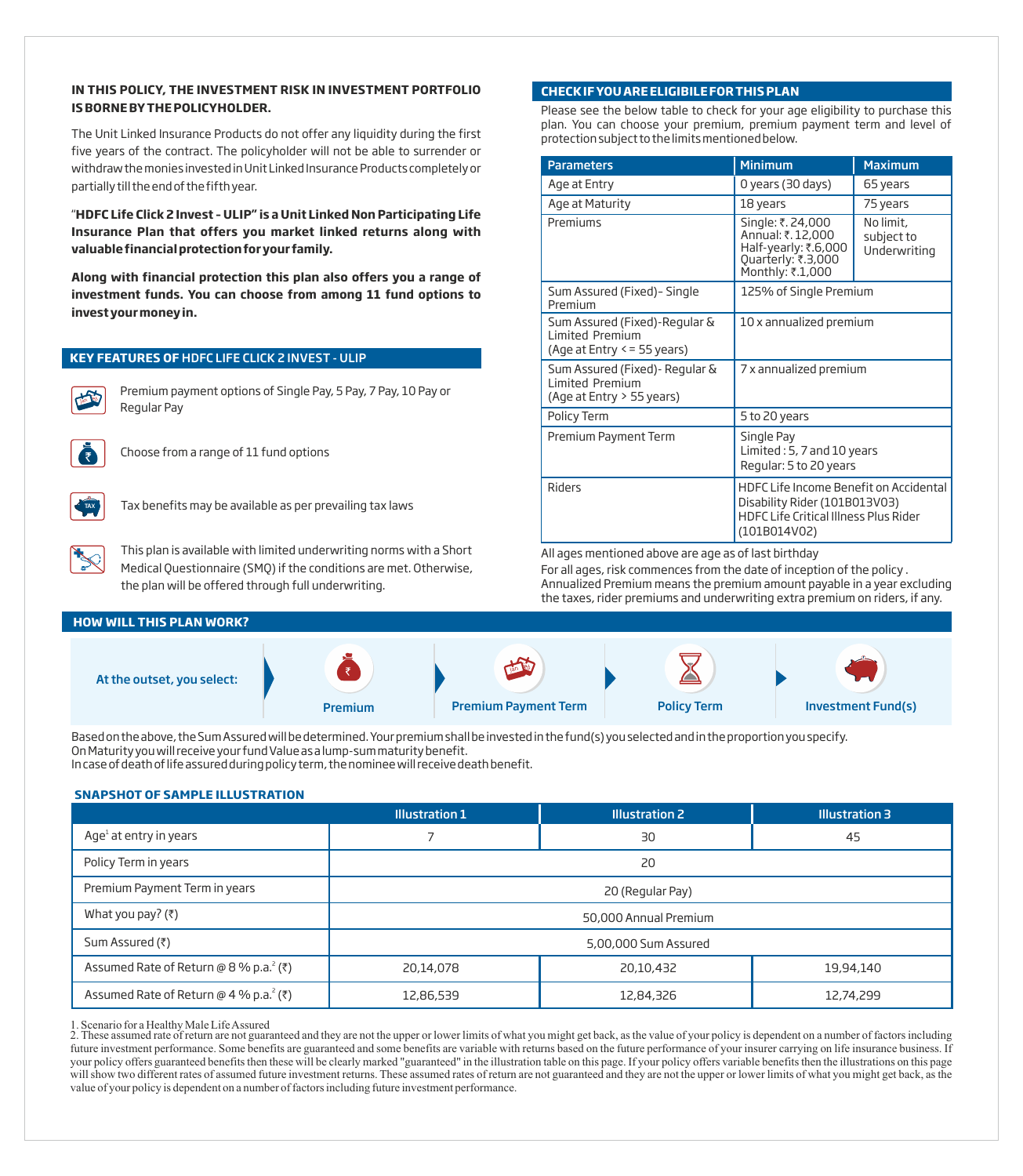# **MORE DETAILS ON YOUR BENEFITS**

**A. Maturity Benefit: Benefits payable at the end of your policy term** At maturity you will receive your Fund Value. Fund Value will be calculated by multiplying balance units in your fund by the then prevailing unit price. Your policy matures at the end of policy term you have chosen. All your risk cover ceases at the end of policy term.

You can also take your fund value at maturity in periodical instalments under settlement option. Please refer Terms and Conditions section for more details.

#### **B. Death Benefit: Benefits payable in case of unfortunate demise of Life Assured**

In case of the Life Assured's unfortunate demise, we will pay to the nominee the highest of the following:

- Sum Assured,
- Fund Value,

— 105% of the premium(s) paid.

The policy will terminate thereafter and no more benefits will be payable.

#### **C. Partial Withdrawal: Withdraw amount from your Policy Fund Value**

You can withdraw money from your funds to meet any future financial emergencies. Lump sum partial withdrawals can be made from your funds after 5 complete policy years, provided the Life Assured is at least 18 years of age.

The partial withdrawals shall not be allowed which would result in termination of the policy .

## **D. Discontinuance of Premiums**

Under this plan you get a grace period from your premium due date to pay your premiums. This plan has a grace period of 15 days for monthly mode and 30 days for other modes. During the grace period, the policy is considered to be in-force with the risk cover without any interruption.

#### Discontinuance of the policy during lock-in period

- a) For other than single premium policies, upon expiry of the grace period, in case of discontinuance of policy due to non-payment of premium, the fund value after deducting the applicable discontinuance charges, shall be credited to the discontinued policy fund and the risk cover and rider cover, if any, shall cease.
- b) Such discontinuance charges shall not exceed the charges, stipulated in "Charges" section of this document. All such discontinued policies shall be provided a revival period of three years from date of first unpaid premium. On such discontinuance, the company will communicate the status of the policy, within three months of the first unpaid premium, to the policyholder and provide the option to revive the policy within the revival period of three years.
- In case the policyholder opts to revive but does not revive the policy during the revival period, the proceeds of the discontinued policy fund shall be paid to the policyholder at the end of the revival period or lock-in period whichever is later. In respect of revival period ending after lock-in period, the policy will remain in discontinuance fund till the end of revival period. The Fund management charges of discontinued fund will be applicable during this period and no other charges will be applied.
- In case the policyholder does not exercise the option as set out above, the policy shall continue without any risk cover and rider cover, if any, and the policy fund shall remain invested in the discontinuance fund. At the end of the lock-in period, the proceeds of the discontinuance fund shall be paid to the policyholder and the policy shall terminate.
- However, the policyholder has an option to surrender the policy anytime and proceeds of the discontinued policy shall be payable at the end of lock-in period or date of surrender whichever is later.
- c) In case of Single premium policies, the policyholder has an option to surrender any time during the lock-in period. Upon receipt of request for surrender, the fund value, after deducting the applicable discontinuance charges, shall be credited to the discontinued policy fund.
- Such discontinuance charges shall not exceed the charges stipulated in "Charges" section of this document.
- The policy shall continue to be invested in the discontinued policy fund and the proceeds from the discontinuance fund shall be paid at the end of lock-in period. Only fund management charge can be deducted from this fund during this period. Further, no risk cover shall be available on such policy during the discontinuance period.

The minimum guaranteed interest rate applicable to the 'Discontinued Policy Fund' shall be as per the prevailing regulations and is currently 4% p.a .The proceeds of the discontinued policy shall be refunded only upon completion of the lock-in period.

Proceeds of the discontinued policies means the fund value as on the date the policy was discontinued, after addition of interest computed at the interest rate stipulated as above.

## Discontinuance of the policy after lock-in period

- a) Upon expiry of the grace period, in case of discontinuance of policy due to non-payment of premium after lock-in period, the policy shall be converted into a reduced paid up policy with the paid-up sum assured i.e. original sum assured multiplied by the total number of premiums paid to the original number of premiums payable as per the terms and conditions of the policy. The policy shall continue to be in reduced paid-up status without rider cover, if any. All charges as per terms and conditions of the policy shall be deducted during the revival period. However, the mortality charges shall be deducted based on the reduced paid up sum assured only.
- b) On such discontinuance, the company will communicate the status of the policy, within three months of the first unpaid premium, to the policyholder and provide the following options:
	- To revive the policy within the revival period of three years, or
	- Complete withdrawal of the policy.
- c) In case the policyholder opts for (1) above but does not revive the policy during the revival period, the fund value shall be paid to the policyholder at the end of the revival period.
- d) In case the policyholder does not exercise any option as set out above, the policy shall continue to be in reduced paid up status. At the end of the revival period the proceeds of the policy fund shall be paid to the policyholder and the policy shall terminate.
- e) However, the policyholder has an option to surrender the policy anytime and proceeds of the policy fund shall be payable.

In case of Single Premium Policies, the policyholder has an option to surrender the policy any time. Upon receipt of request for surrender, the fund value as on date of surrender shall be payable.

#### **E. Revival of Discontinued Policies**

You can revive a discontinued policy within three consecutive years from date of first unpaid premium subject to payment of all due and unpaid premiums and our underwriting policy.

Revival of a Discontinued Policy during lock-in Period:

a) You can revive the policy in accordance with Board approved Underwriting policy, the policy shall be revived restoring the risk cover, along with the investments made in the segregated funds as chosen by you, out of the discontinued fund, less the applicable charges as in subsection (b) below, in accordance with the terms and conditions of the policy.

b) At the time of revival:

- All due premiums which have not been paid shall be payable without charging any interest or fee.
- Policy administration charge and premium allocation charge as applicable during the discontinuance period shall be levied. Guarantee charges, if applicable during the discontinuance period,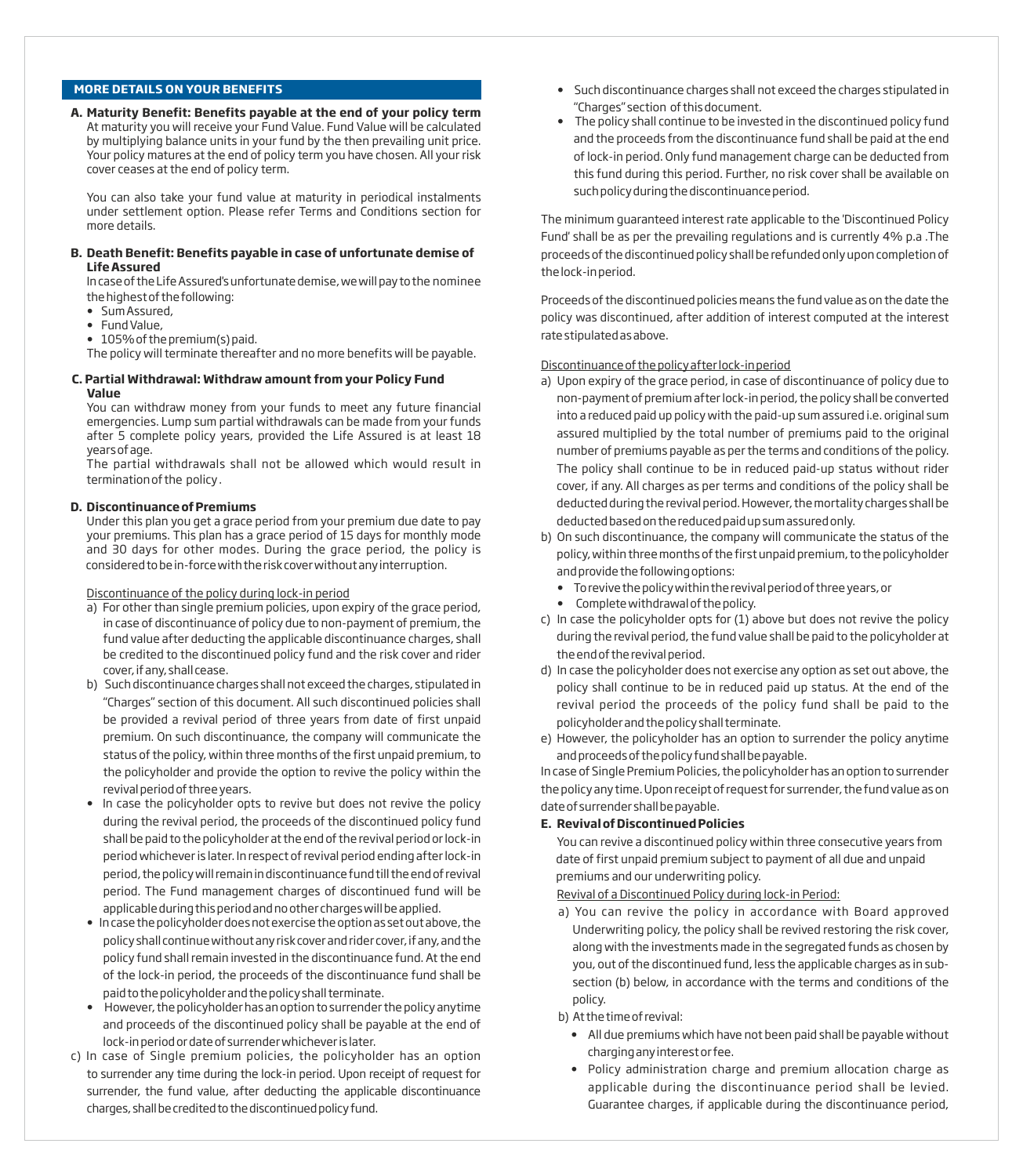shall be deducted provided the guarantee continues to be applicable. No other charges shall be levied.

— The discontinuance charges deducted at the time of discontinuance of the policy shall be added back to the fund.

## Revival of a Discontinued Policy after lock-in Period:

- a) You can revive the policy in accordance with Board approved Underwriting policy, the policy shall be revived restoring the original risk cover in accordance with the terms and conditions of the policy.
- b) At the time of revival:
	- All due and unpaid premiums under base plan which have not been paid shall be payable without charging any interest or fee. The policyholder also has the option to revive the rider.
	- Premium allocation charge as applicable shall be levied. The guarantee charges shall be deducted, if guarantee continues to be applicable.
	- No other charges shall be levied.

**F. Loans**

No policy loans are available for this product. .

# **CHOOSE YOUR INVESTMENT FUNDS**

**This is a unit linked plan; the premiums you pay in this plan are subject to investment risks associated with the capital markets. The unit prices of the funds may go up or down, reflecting changes in the capital markets.** 

**HDFC Life Click 2 Invest - ULIP** gives you option of 11 different funds to invest your money.

Each fund has its own Investment policy, based on asset allocation between equity, debt and money market instruments.

You can invest in a combination of funds by allocating your fund between different fund options. Also you can switch between funds using fund switch option at any time.

You can choose either all or a combination of the following funds:

|                                                  |                                  |                                                                                                                                                                                                                                                                                                                                     | <b>ASSET CLASS</b>                                                                               |                                                                              |                |                                                     |
|--------------------------------------------------|----------------------------------|-------------------------------------------------------------------------------------------------------------------------------------------------------------------------------------------------------------------------------------------------------------------------------------------------------------------------------------|--------------------------------------------------------------------------------------------------|------------------------------------------------------------------------------|----------------|-----------------------------------------------------|
| <b>FUND</b>                                      | <b>SFIN</b>                      | <b>DETAILS</b>                                                                                                                                                                                                                                                                                                                      | <b>Money Market</b><br>Instruments Cash &<br><b>Deposits &amp; Liquid</b><br><b>Mutual Fund*</b> | <b>Government</b><br>Securities.<br><b>Fixed Income</b><br><b>Securities</b> | <b>Equity</b>  | <b>RISK &amp;</b><br><b>RETURN</b><br><b>RATING</b> |
|                                                  |                                  |                                                                                                                                                                                                                                                                                                                                     |                                                                                                  | <b>FUND COMPOSITION</b>                                                      |                |                                                     |
| <b>Equity Plus</b><br><b>Fund</b>                | ULIF05301/08/13<br>EquityPlus101 | To generate long term capital appreciation in line or<br>better than Nifty index returns                                                                                                                                                                                                                                            | 0% to 20%                                                                                        | 0% to 20%                                                                    | 80% to<br>100% | Very High                                           |
| <b>Diversified</b><br><b>Equity Fund</b>         | ULIF05501/08/13<br>DivrEqtyFd101 | To generate long term capital appreciation by<br>investing in high potential companies across the<br>market cap spectrum                                                                                                                                                                                                            | 0% to 40%                                                                                        | 0% to 40%                                                                    | 60% to<br>100% | Very High                                           |
| <b>Blue Chip</b><br><b>Fund</b>                  | ULIF03501/01/10<br>BlueChipFd101 | Exposure to large -cap equities & equity related in<br>struments                                                                                                                                                                                                                                                                    | 0% to 20%                                                                                        |                                                                              | 80% to<br>100% | Very High                                           |
| Opportunities<br><b>Fund</b>                     | ULIF03601/01/10<br>OpprtntyFd101 | Exposure to mid-cap equities & equity related<br>instruments                                                                                                                                                                                                                                                                        | 0% to 20%                                                                                        |                                                                              | 80% to<br>100% | Very High                                           |
| <b>Balanced</b><br><b>Fund</b>                   | ULIF03901/09/10<br>BalancedFd101 | Dynamic Equity exposure to enhance the returns<br>while the Debt allocation reduces the volatility of<br>returns                                                                                                                                                                                                                    | 0% to 20%                                                                                        | 0% to 60%                                                                    | 40% to<br>80%  | Moderate<br>to High                                 |
| <b>Income Fund</b>                               | ULIF03401/01/10<br>IncomeFund101 | Higher potential returns due to higher duration and<br>credit exposure                                                                                                                                                                                                                                                              | 0% to 20%                                                                                        | 80% to100%                                                                   | ×,             | Moderate                                            |
| <b>Bond Fund</b>                                 | ULIF05601/08/13<br>Bond Funds101 | Active allocation across all fixed income instruments                                                                                                                                                                                                                                                                               | 0% to 60%                                                                                        | 40% to 100%                                                                  |                | Moderate                                            |
| Conservative<br><b>Fund</b>                      | ULIF05801/08/13<br>ConsertvFd101 | To invest in high grade fixed income instruments and<br>Government securities at the short end of the yield<br>curve, to deliver stable returns                                                                                                                                                                                     | 0% to 60%                                                                                        | 40% to 100%                                                                  |                | l nw                                                |
| <b>Discovery</b><br><b>Fund</b>                  | ULIF06618/01/18<br>DiscvryFnd101 | Long term capital growth by investing predominantly<br>in mid-cap companies. The fund may invest upto 25%<br>of the portfolio in stocks outside the mid-cap index<br>apitalisation range. Upto 10% of the fund may be<br>invested in Fixed income instruments, money market<br>instruments, cash, deposits and Liquid mutual funds. | 0% to 10%                                                                                        | 0% to 10%                                                                    | 90% to<br>100% | Very high                                           |
| <b>Equity</b><br><b>Advantage</b><br><b>Fund</b> | ULIF06723/03/18<br>EqtyAdvtFd101 | Long term capital growth through diversified<br>investments in companies across the market<br>capitalisation spectrum. Upto 20% of the fund may<br>be invested in Fixed income instruments, money<br>market instruments, cash, deposits and Liquid<br>mutual funds                                                                  | 0% to 20%                                                                                        | 0% to 20%                                                                    | 80% to<br>100% | Very high                                           |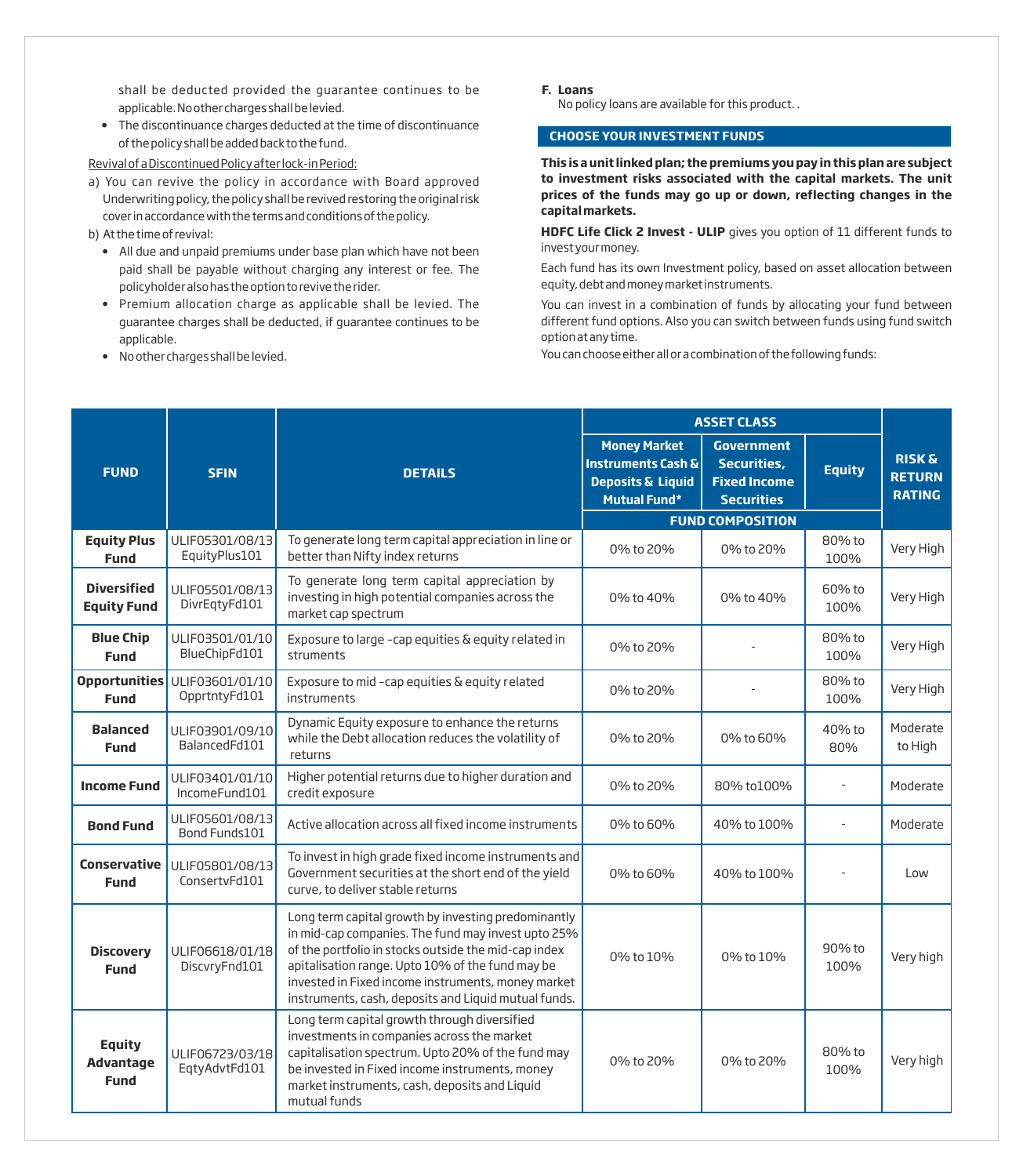| <b>Secure</b><br>Managed<br><b>Fund</b> | ULIF00202/01/04<br>Secure MgtF101 | Secure Managed fund invests 100% in Government<br>Securities and Bonds issued by companies or other<br>bodies with a high credit standing, however up to<br>25% of the fund may be invested in Public Deposits<br>and Money Market Instrument to facilitate the day-<br>to-day running of the fund. This fund has a low<br>level of risk but unit prices may still go up or down.<br>*0% to 5% can be invested Money Market<br>instruments<br>*0 to 20% can be invested in Bank<br>Deposits/Public Deposits | 0% to 25%* | 75% to 100% |  | Low to<br>Moderate |
|-----------------------------------------|-----------------------------------|-------------------------------------------------------------------------------------------------------------------------------------------------------------------------------------------------------------------------------------------------------------------------------------------------------------------------------------------------------------------------------------------------------------------------------------------------------------------------------------------------------------|------------|-------------|--|--------------------|
|-----------------------------------------|-----------------------------------|-------------------------------------------------------------------------------------------------------------------------------------------------------------------------------------------------------------------------------------------------------------------------------------------------------------------------------------------------------------------------------------------------------------------------------------------------------------------------------------------------------------|------------|-------------|--|--------------------|

Note: Investment in Mutual Funds will be made as per Mutual Fund limits prescribed by IRDAIregulations and guidelines. As per (IRDAI(Investment) Regulations, 2016 Master Circular), the Investment limit in Mutual Funds is 7% of Investment assets. This will apply at overall level and at SFINlevel, the maximum exposure shall not exceed 15%. The asset allocation for the Discontinued Policy Fund (SFIN: ULIF05110/03/11DiscontdPF101) shall be as per the prevailing regulatory requirements. Currently, the asset allocation is as follows:

(i) Money Market Instruments: 0% to 40%

(ii) Government securities: 60% to 100%.

You can access the value of policy wise units held by you, through a secured login, as per the format D02 prescribed under IRDAIInvestment Regulations, 2016. For risk factors please refer Terms & Conditions section below.

## **FLEXIBILITIES**

- **Switching:** You can move your accumulated funds from one fund to another anytime.
- **Premium Redirection:** You can pay your future premiums into different funds as per your need. First 4 free premium redirections in any policy year are free of cost.

Subsequent premium redirections will be charged. Unused free premium redirections cannot be carried forward.

## **CHARGES**

The charges under this product are very competitive and are stated below:

| Charge                             | <b>Description</b>                                                                                                                                                                                                                                                                                                                  | How much                                                                                                                                                                                                                  |
|------------------------------------|-------------------------------------------------------------------------------------------------------------------------------------------------------------------------------------------------------------------------------------------------------------------------------------------------------------------------------------|---------------------------------------------------------------------------------------------------------------------------------------------------------------------------------------------------------------------------|
| Fund<br>Management<br>Charge (FMC) | The daily unit price is calculated<br>allowing for deductions for the fund<br>management charge, which is<br>charged daily. This charge will be<br>subject to the maximum cap as<br>allowed by IRDAI                                                                                                                                | 0.80% p.a. of the fund<br>value, charged daily for<br>Secure Managed Fund.<br>1.35% p.a. of the fund<br>value, charged daily, for<br>all other funds.<br>0.50% p.a. of the fund<br>value for Discontinued<br>Policy Fund. |
| Mortality<br>Charge                | Every month we levy a charge for<br>providing you with the death benefit<br>in your policy. This charge will be<br>taken by cancelling units<br>proportionately from each of the<br>fund(s) you have chosen. The<br>mortality charge and other risk<br>benefit charge are quaranteed for the<br>entire duration of the policy term. | The amount of the<br>charge taken each<br>month depends on<br>your age and level of<br>cover.                                                                                                                             |
| Discontinuance<br>Charge           | Nil                                                                                                                                                                                                                                                                                                                                 |                                                                                                                                                                                                                           |

In addition, only if you request for partial withdrawal, fund switch and premium redirection following charges will be charged on such requests

• **Partial withdrawal charge:** There are 4 free partial withdrawals in each pol i cy year. Subsequent partial withdrawals, if any, will attract a charges ₹ 2 5 0 p e r request or a reduced charge of ₹25 per request if executed through the company's

web portal. This will be levied on the unit fund at the time of part withdrawal of the fund during the contract period.

- **Switching charge:** There are 4 free switches in each policy year. Subsequent switches, if any, will attract a charge of  $\bar{\tau}$  250 per request or a reduced charge of  $\bar{\tau}$ 25 per request if executed through the company's web portal. This charge will be levied on switching of monies from one fund to another available fund within the product. The charge per each switch will be levied at the time of effecting the switch.
- **Premium Redirection:** There are 4 free premium redirections in each policy year. Subsequent premium redirections, if any, will attract a charge of ₹250 per request or a reduced charge of ₹25 per request if executed through the company's web portal.

All the above charges except for Mortality charge are subject to revision upto the maximum allowable as per applicable regulation with prior approval of IRDAI.

#### **Taxes & other duties**

Taxes and levies as applicable will be charged and are payable by you by any method including by levy of an additional monetary amount in addition to premium and or charges.

#### **Rider Options**

We offer the following Rider options (as modified from time to time) to help you enhance your protection

| Rider                                                                | <b>UIN</b> | <b>Scope of Benefits**</b>                                                                                                                                                                                                                                                    |
|----------------------------------------------------------------------|------------|-------------------------------------------------------------------------------------------------------------------------------------------------------------------------------------------------------------------------------------------------------------------------------|
| <b>HDFC Life Income</b><br>Benefit on Accidental<br>Disability Rider | 101B013V03 | A benefit equal to 1% of Rider Sum<br>Assured per month for the next 10<br>vears, in case of an Accidental Total<br>Permanent Disability. There is no<br>maturity benefit available under this<br>rider.                                                                      |
| <b>HDFC Life Critical</b><br>Illness Plus Rider                      | 101B014V02 | A lump sum benefit equal to the<br>Rider Sum Assured shall be payable<br>in case you are diagnosed with any<br>of the 19 Critical Illnesses and<br>survive for a period of 30 days<br>following the diagnosis. There is no<br>maturity benefit available under this<br>rider. |

\*\*For all details on Riders, kindly refer to the Rider Brochures available on our website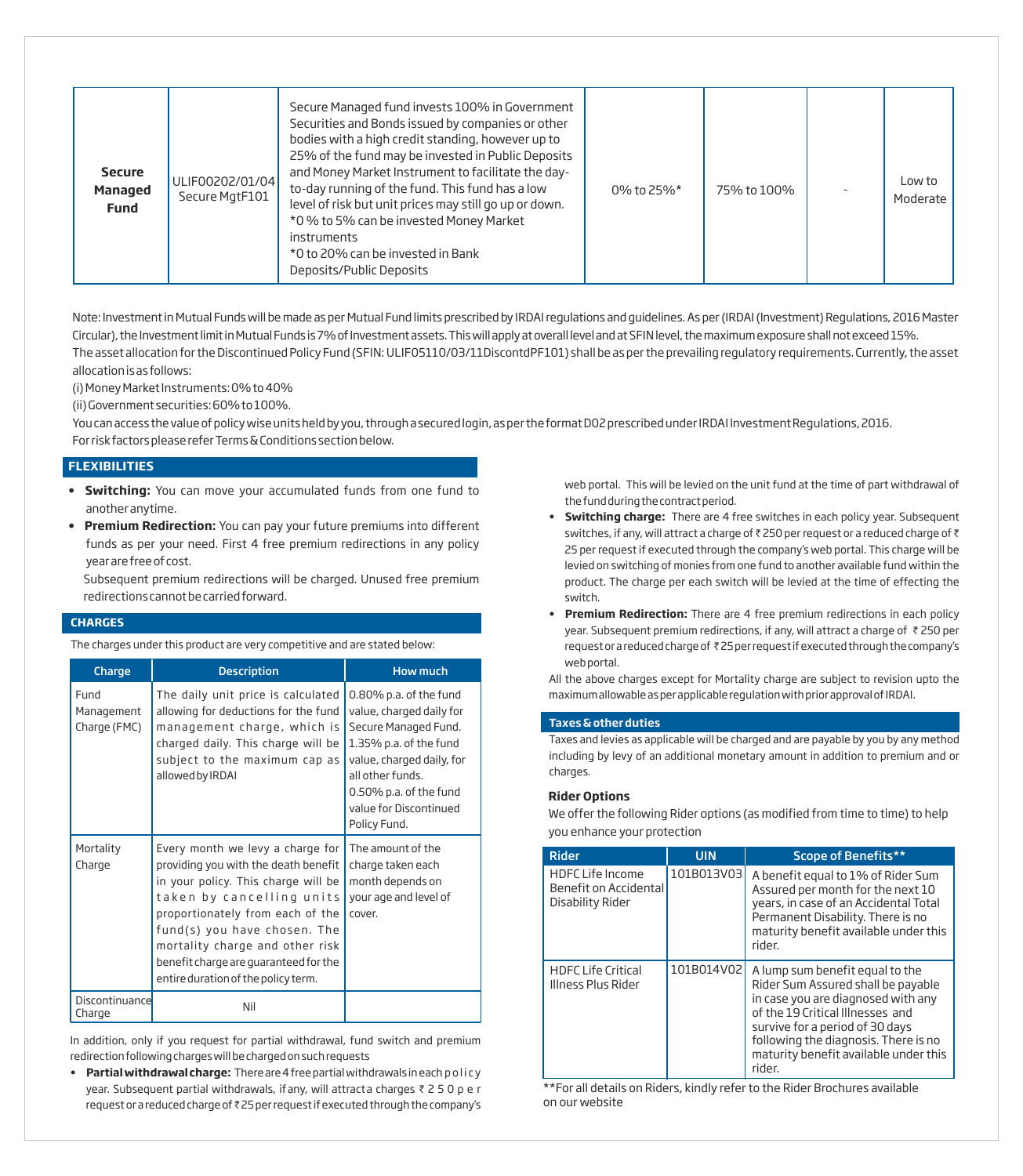### **TERMS& CONDITIONS**

We recommend that you read and understand this product brochure & customised benefit illustration and understand what the plan is, how it works and the risks involved before you purchase. We have appointed Certified Financial Consultants, duly licensed by IRDAI, who will explain our plans to you and advise you on the correct insurance solution that will meet your needs.

#### **A) Risk Factors:**

- Unit linked insurance products are different from the traditional insurance products and are subject to the risk factors.
- The premiums paid in Unit Linked Insurance policies are subject to investment risks associated with capital markets and the NAVs of the units may go up or down based on the performance of funds and factors influencing the capital market and the insured is responsible for his/her decisions.
- HDFC Life Insurance Company Limited is only the name of the Life Insurance Company and "HDFC Life Click 2 Invest - ULIP" is only the name of the Unit Linked Insurance contract and does not in any way indicate the quality of the contract, its future prospects or returns.
- Please know the associated risks and the applicable charges, from your Insurance agent or the Intermediary or policy document issued by insurance company.
- The various funds offered under this contract are the names of the funds and do not in any way indicate the quality of these plans, their future prospects and returns.

#### **B) Unit Prices:**

We will set the Unit Price of a fund as per the IRDAI's guidelines. The unit price of Unit Linked Funds shall be computed as: Market Value of Investments held by the fund plus the value of any current assets less the value of current liabilities and provisions, if any. Dividing by the number of units existing at the valuation date before any units are allocated/redeemed, gives the unit price of the fund under consideration. We round the resulting price to the nearest Re. 0.0001. This price will be daily published on our website and in leading national newspapers. Units shall only be allocated on the day the proposal is accepted and results into a policy by adjustment of application money towards premium. The premium will be adjusted on the due date even if it has been received in advance and the status of the premium received in advance shall be communicated to the policyholder.

#### **C) Suicide Exclusion :**

In case of death due to suicide within 12 months from the date of commencement of the policy or from the date of revival of the policy, as applicable, the nominee or the beneficiary of the policyholder shall be entitled to the fund value, as available on the date of intimation of death.

Further any charges other than Fund Management Charges (FMC) and guarantee charges recovered subsequent to the date of death shall be added back to the fund value as available on the date of intimation of death.

#### **D) Settlement Option:**

Settlement Option will be available subject to:

- The investment risk during the settlement period continues to be borne by the Policyholder.
- You can take your fund value at maturity in periodical instalments over a settlement period of 5 years.
- The first instalment under settlement option will be payable on the date of maturity.
- During the settlement period the units will be redeemed systematically. Units as of maturity date will be redeemed in 60 monthly instalments beginning from the maturity date. Every month, 1/60th of the units as of maturity date would be redeemed and paid to the policyholder.
- If the Fund Value at Maturity is greater than or equal to Rs 1 Lakh
- In case of settlement period after maturity, the risk cover will be maintained at 105% of the total premiums paid. Accordingly, mortality charges will be deducted. The death benefit shall be the higher of:
	- Total Fund value as on date of death
	- 105% of Total premiums paid
- During the settlement period, the charges levied are mortality charge, switching charge and Fund Management Charge and no other charges shall be levied.
- Switches will be allowed during the settlement period. Partial withdrawals will not be allowed during the settlement period..
- Complete withdrawal may be allowed at any time during this period without levying any charge.

## **E) Tax Benefits**

Tax Benefits may be available as per prevailing tax laws. You are requested to consult your tax advisor.

## **F) Cancellation in the Free-Look period:**

In case you are not agreeable to the any of the policy terms and conditions, you have the option of returning the policy to us stating the reasons thereof, within 15 days from the date of receipt of the policy. The Free-Look period for policies purchased through distance marketing (specified below) will be 30 days. On receipt of your letter along with the original policy documents, we shall arrange to refund you the value of units allocated to you on the date of receipt of request subject to deduction of the proportionate risk premium for the period on cover, the expenses incurred by us on medical examination, if any, and stamp duty.

*Distance Marketing refers to insurance policies sold through any mode apart from face-to-face interactions such as telephone, internet etc (Please refer to "Guidelines on Distance Marketing of Insurance Product" for exhaustive definition of Distance Marketing)*

## **G) Alterations:**

- Change of Premium frequency is allowed.
- Change in fund options
- Increase or decrease of sum assured and premiums are not allowed.
- Increase in premium payment term or policy term are allowed.
- Decrease in premium payment term or policy term are not allowed.

#### **H) Nomination as per Section 39 of the Insurance Act 1938 as amended from time to time:**

- 1) The policyholder of a life insurance on his own life may nominate a person or persons to whom money secured by the policy shall be paid in the event of his death.
- 2) Where the nominee is a minor, the policyholder may appoint any person to receive the money secured by the policy in the event of policyholder's death during the minority of the nominee. The manner of appointment to be laid down by the insurer.
- 3) Nomination can be made at any time before the maturity of the policy.
- 4) Nomination may be incorporated in the text of the policy itself or may be endorsed on the policy communicated to the insurer and can be registered by the insurer in the records relating to the policy.
- 5) Nomination can be cancelled or changed at any time before policy matures, by an endorsement or a further endorsement or a will as the case may be.
- 6) A notice in writing of Change or Cancellation of nomination must be delivered to the insurer for the insurer to be liable to such nominee. Otherwise, insurer will not be liable if a bonafide payment is made to the person named in the text of the policy or in the registered records of the insurer.
- 7) Fee to be paid to the insurer for registering change or cancellation of a nomination can be specified by the Authority through Regulations.
- 8) A transfer or assignment made in accordance with Section 38 shall automatically cancel the nomination except in case of assignment to the insurer or other transferee or assignee for purpose of loan or against security or its reassignment after repayment. In such case, the nomination will not get cancelled to the extent of insurer's or transferee's or assignee's interest in the policy. The nomination will get revived on repayment of the loan.
- 9) The provisions of Section 39 are not applicable to any life insurance policy to which Section 6 of Married Women's Property Act, 1874 applies or has at any time applied except where before or after Insurance Laws (Amendment),Bill 2015, a nomination is made in favour of spouse or children or spouse and children whether or not on the face of the policy it is mentioned that it is made under

Section 39. Where nomination is intended to be made to spouse or children or spouse and children under Section 6 of MWPAct, it should be specifically mentioned on the policy. In such a case only, the provisions of Section 39 will not apply.

#### **I) Assignment as per Section 38 of the Insurance Act 1938 as amended from time to time:**

- 1) This policy may be transferred/assigned, wholly or in part, with or without consideration.
- 2) An Assignment may be effected in a policy by an endorsement upon the policy itself or by a separate instrument under notice to the Insurer.
- 3) The instrument of assignment should indicate the fact of transfer or assignment and the reasons for the assignment or transfer, antecedents of the assignee and terms on which assignment is made.
- 4) The assignment must be signed by the transferor or assignor or duly authorized agent and attested by at least one witness.
- 5) The transfer or assignment shall not be operative as against an Insurer until a notice in writing of the transfer or assignment and either the said endorsement or instrument itself or copy there of certified to be correct by both transferor and transferee or their duly authorized agents have been delivered to the Insurer.
- 6) Fee to be paid for assignment or transfer can be specified by the Authority